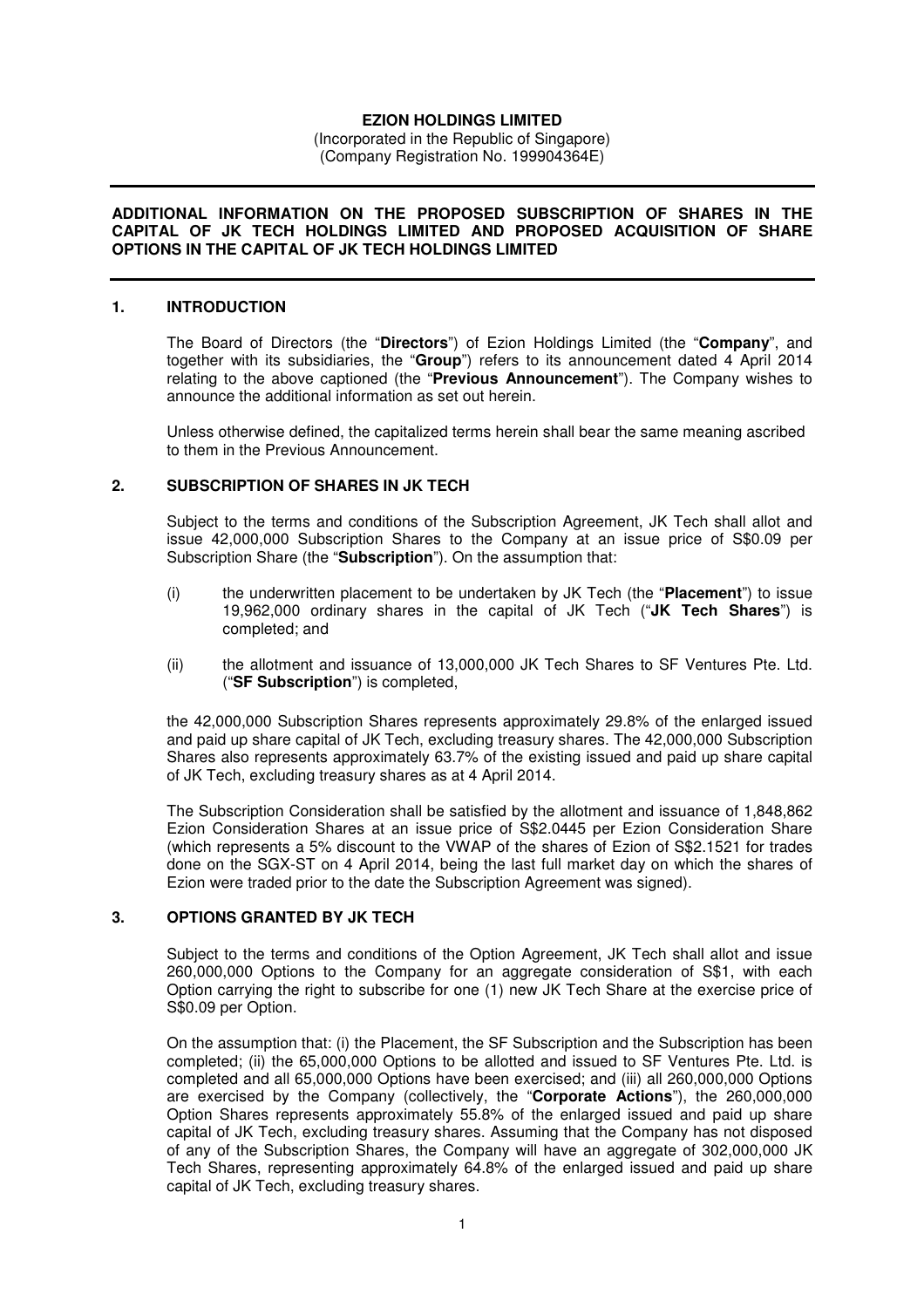#### **Principal terms of the Option Agreement**

The principal terms and conditions of the Options granted to the Company are set out below:

|            |  | <b>Aggregate Number : 260,000,000 Options</b> |
|------------|--|-----------------------------------------------|
| of Options |  |                                               |

- **Transferability** : The Options are freely transferable. In the event of a transfer of Options, the transferor must lodge a duly executed transfer notice in the prescribed form to JK Tech and a confirmation from the transferee, confirming that the transferee (i) does not fall within the category of restricted persons as set out in Rule 812(1) of the Listing Manual; and (ii) will not become a controlling shareholder of JK Tech in the event of the exercise/conversion of all the convertible securities held by the transferee, including any Options to be transferred to him or her.
- **Exercise Rights** : Each Option entitles the holder of the Option (the "**Optionholder**") to subscribe for one (1) new JK Tech Share (the "**Option Share**") at the Exercise Price during the Exercise Period (as defined below).
- **Exercise Price** : S\$0.09 per Option, which represents a discount of 40% to the volume weighted average price of S\$0.15 of the JK Tech Shares for trades done on the SGX-ST on 1 April 2014 (being the last full market day on which JK Tech Shares were traded prior to the date the Option Agreement was signed).
- **Aggregate Gross Costs**  : S\$29,250,000 (assuming the exercise of all Options and subscription of all Option Shares).
- **Exercise Period** : The period commencing on and including the date of issue of the Options and expiring on the fifth  $(5<sup>th</sup>)$  anniversary of the date of issue of the Options (unless such date is a date on which the Register of Members of JK Tech is closed or is not a market day, in which event, such period shall end on the date prior to the closure of the Register of Members or immediate preceding market day) (the "**Exercise Period**").
- **Adjustment Events** : The Exercise Price and the number of Options held by each Optionholder shall from time to time be adjusted by the directors of JK Tech in consultation with an approved bank or financial adviser in Singapore selected by the directors of JK Tech (which adjustment shall be certified by JK Tech's auditors), in any of the following events:
	- (i) an issue by JK Tech of JK Tech Shares to shareholders of JK Tech credited as fully paid by way of capitalisation of profits or reserves (whether of a capital or income nature or not) to JK Tech's shareholders (other than an issue of JK Tech Shares to JK Tech's shareholders who elect to receive JK Tech Shares in lieu of cash or other dividend);
	- (ii) a capital distribution made by JK Tech to JK Tech's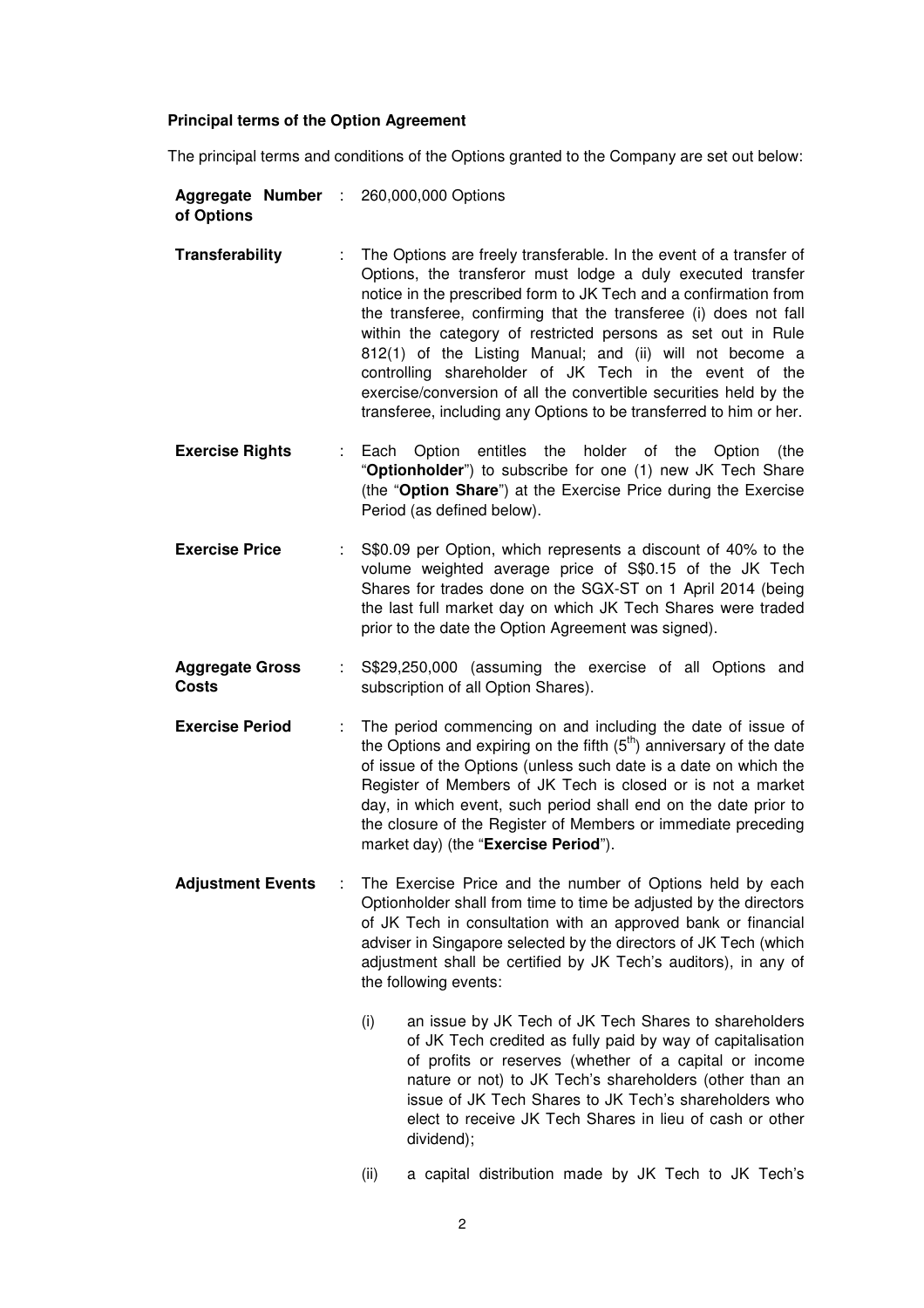shareholders whether on a reduction of capital or otherwise (but excluding any cancellation of capital which is lost or unrepresented by available assets);

- (iii) an offer or invitation made by JK Tech to JK Tech's shareholders whereunder they may acquire or subscribe for JK Tech Shares by way of rights;
- (iv) an issue (otherwise than pursuant to a rights issue which is available to JK Tech's shareholders, requiring an adjustment under condition (iii) above, and other than an issue of JK Tech Shares to JK Tech's shareholders who elect to receive JK Tech Shares in lieu of cash or other dividends) by JK Tech of JK Tech Shares if the total effective consideration for each JK Tech Share is less than 90% of the last dealt price for each JK Tech Share; and
- (v) any consolidation, subdivision or conversion of the JK Tech Shares.
- **Winding Up and Liquidation**  : Where there is a members' voluntary winding-up of JK Tech, each Optionholder may elect to be treated as if he had immediately prior to the commencement of such winding-up exercised the Options and had on such date been the holders of the JK Tech Shares to which he would have become entitled pursuant to such exercise. JK Tech shall give notice to each Optionholder in accordance with the terms and conditions of the passing of any such resolution.

In the event JK Tech is wound up for any other reasons, all Options which have not been exercised at the date of the passing of such resolution shall lapse and the Options shall cease to be valid for any purpose.

**Further Issues** : JK Tech shall be at liberty to issue JK Tech Shares to JK Tech's shareholders either for cash or as a bonus distribution and to issue further subscription rights, upon such terms and conditions as JK Tech sees fit, but each Optionholder shall not have any participating rights in such issue unless otherwise resolved by JK Tech in general meeting.

> The terms and conditions of the Options do not provide an Optionholder with any right to participate in any distributions and/or offers of further securities made by JK Tech unless the Options are converted into JK Tech shares.

**Notice of Expiry** : JK Tech shall, not later than one (1) month before the last day of the Exercise Period (the "**Expiry Date**"), announce the expiry of the Exercise Period on SGXNET. In addition, JK Tech shall not later than one (1) month before the Expiry Date, take reasonable steps to notify the Optionholders in writing of the Expiry Date, and such notice shall be delivered by post to the address of the Optionholder.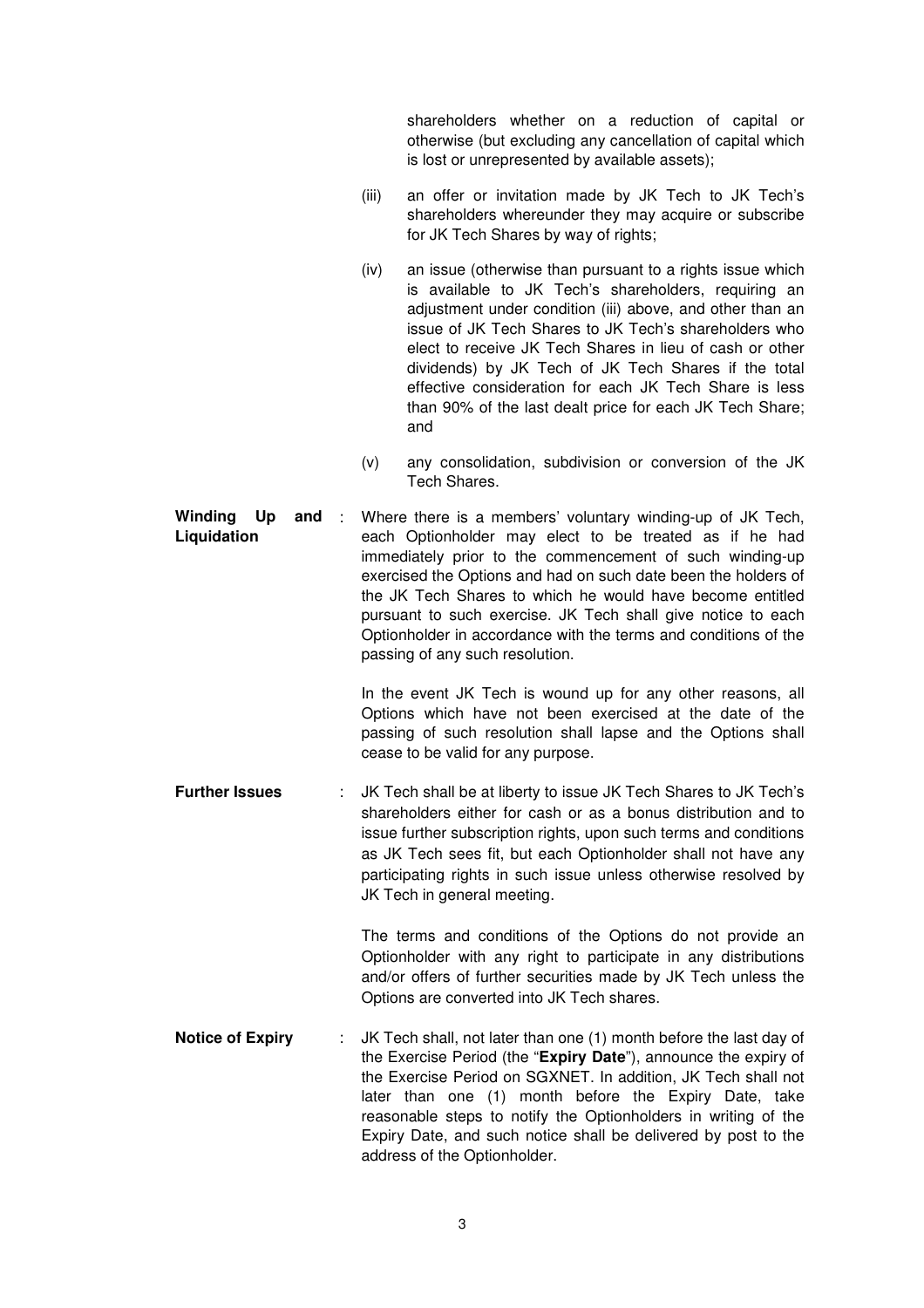| <b>Alteration to Terms</b> | : No material alteration to the terms of the Options after the issue<br>thereof to the advantage of the Optionholder shall be made,<br>unless the alterations are made pursuant to the terms and<br>conditions of the Options or the prior approval of the JK Tech's<br>shareholders in general meeting has been sought. |
|----------------------------|--------------------------------------------------------------------------------------------------------------------------------------------------------------------------------------------------------------------------------------------------------------------------------------------------------------------------|
|                            |                                                                                                                                                                                                                                                                                                                          |

**Governing Law** : Laws of the Republic of Singapore.

## **Conditions Precedent**

Completion of the Option Agreement is conditional upon, inter alia:

- (a) the approval of the directors and shareholders of JK Tech being obtained for the grant of Options;
- (b) the submission of the additional listing confirmation by the sponsor of JK Tech and the receipt of the listing and quotation notice from the SGX-ST for the listing and quotation of the Option Shares on the Catalist of the SGX-ST;
- (c) the receipt of all necessary approvals, consents or waivers from any governmental body, regulatory authority or other third party for the grant of Options (where applicable), and if such approvals, consents or waivers are granted subject to conditions, such conditions being acceptable to the relevant party, and if any conditions are required to be satisfied by completion, such conditions being so satisfied;
- (d) the representations and warranties set out in the Option Agreement being true and accurate in all material respects as at the date of the signing of the Option Agreement and the completion date for the Option Agreement; and
- (e) there being no occurrence of any event or circumstances which has or is likely to have a material adverse effect on the condition (financial or otherwise), results of operations, assets and liabilities, prospects or business of JK Tech and its subsidiaries.

If any of the conditions are not satisfied or waived by 30 June 2014, the Option Agreement shall terminate and the provisions thereunder shall cease and be of no further effect (save for certain clauses) and no party shall have claim against the other for any costs, damages, losses or compensation, other than in respect of any antecedent breach of the Option Agreement.

The Option Shares, when allotted and issued upon exercise of the Options, shall be fully paid and shall rank pari passu in all respects with the existing JK Tech Shares, save that they shall not rank for any dividends, rights, allotments, distributions or entitlements, the record date of which falls on or prior to the date of allotment of the Option Shares.

On the assumption that the 260,000,000 Options are issued and fully exercised immediately, the acquisition of the 260,000,000 Options is classified as a non-discloseable transaction under Chapter 10 of the Listing Manual as: (i) the net profit of approximately US\$600,000 attributable to the assets acquired as compared with the Group's net profits of approximately US\$160,328,000 for FY2013 stands at 0.4%, and (ii) the aggregate consideration of approximately S\$23,400,000 as compared with the Company's market capitalisation of approximately S\$2.59 billion (based on the total number of issued shares excluding treasury shares as at 3 April 2014, being the preceding market day up to the time the Option Agreement was signed) stands at 0.9%. The acquisition of the 260,000,000 Options is not a divestment by the Company, and there are no equity securities issued by the Company as consideration for acquisition of such Options.